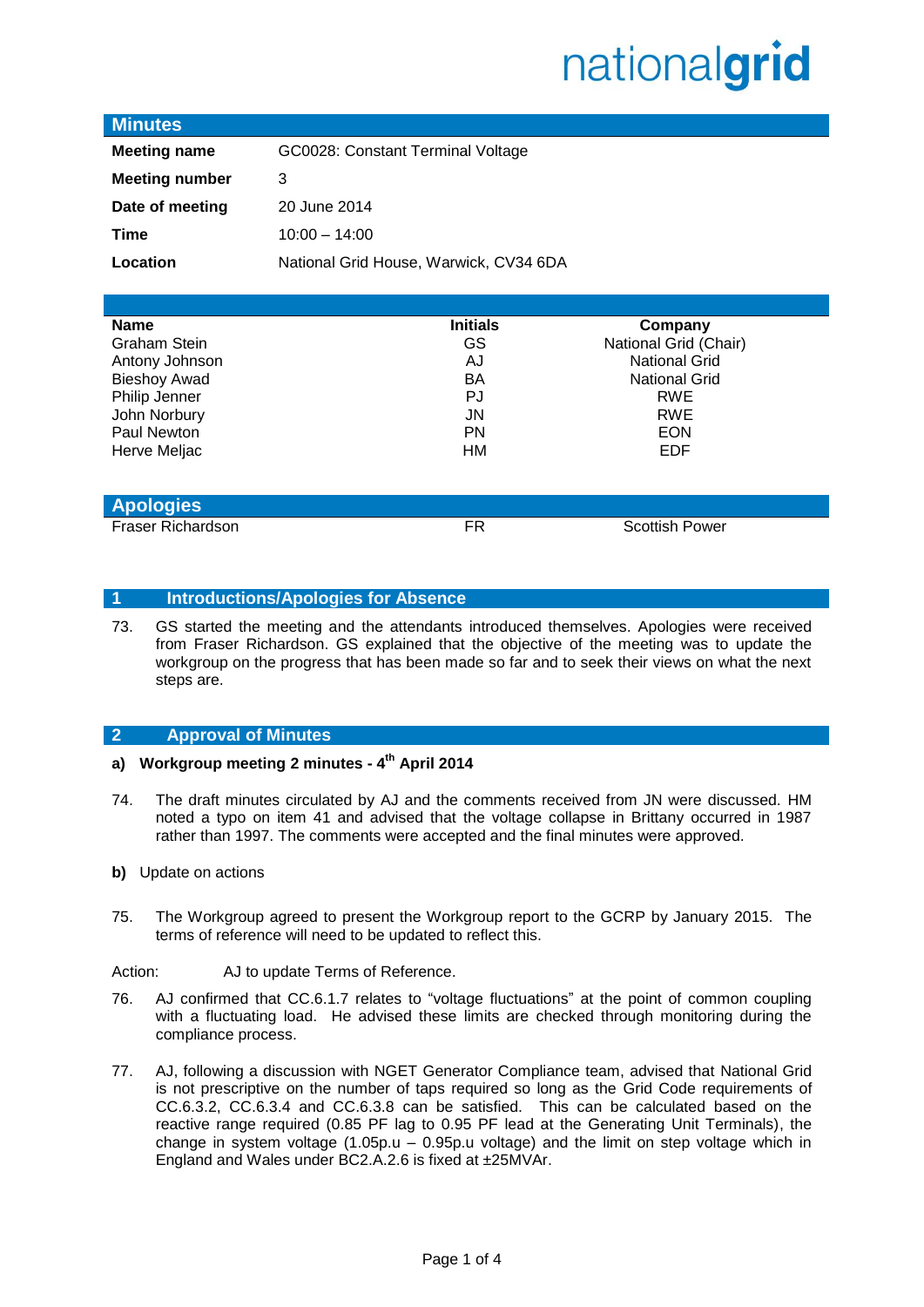# nationalgrid

- 78. The workgroup discussed that the ±25MVAr tolerance and the limitations on voltage step changes will probably dictate that generating units of very high Registered Capacity (eg an 1800MVA unit) would require a transformer with very large, maybe a prohibitive, number of taps. One suggestion was that defining the tolerance as a percentage of the machine rating may provide a way around this.
- 79. HM suggested that cutting the corners of the Grid Code requirements, as with the case of Embedded Power Stations, would reduce the need for a very large number of taps without increasing the risk to the system. This is based on the assumption that there is no need for a generator to provide its maximum reactive output (ie 0.85 PF lag) at 1.05pu system voltage or to absorb its maximum reactive (ie 0.95 PF lead) capability at 0.95pu system voltage. AJ mentioned that the Transmission System is constantly changing and that we need to ensure that any change proposed will have an effect that lasts for the life of the generators and that we need to ensure that we are not undermining our ability to manage system voltages in the future. He added that over a comparatively short space of time, (over the last 10 years) there has been a significant fall in the MVAr demand.
- 80. GS pointed out that "cutting the corners" is one of the options under consideration (Option 3) but there is a need to demonstrate that the preferred option does not affect reactive reserves or have a detrimental effect on the Transmission System.
- 81. PN pointed out that, in his view, BC2.A.2.6 does not seem to be very specific and can easily be missed/misinterpreted. Hence, there may be some need to look at adding some clarification in the Connection Conditions.
- Action: AJ to look at the possibility of adding some clarification on BC2.A.2.6 within the Grid Code Connection Conditions
- 82. HM suggested that the ±25MVAr tolerance should be omitted as, in his view, precision is not that critical and that the restriction on voltage step changes are sufficient. PN raised the point that reactive power payments are based on actual production. If this is very far off from the value instructed by NGET, some generators might be paid for a service that they were not required to provide.
- 83. A question was raised on whether NGET tests generating units for compliance against the ±25MVAr tolerance.
- Action: AJ to discuss with the Generator Compliance team and feedback to the workgroup on whether these requirements are tested or not.
- 84. HM pointed that the reliability of the tap changer controller is of a higher priority than the capital cost in some circumstances. The more complicated the tap control arrangement and the more sophisticated the tap changer controller is, the more likely they may fail. It was noted the losses on energy production could outweigh any capital investment on transformers.

### **3 Options and Study Work**

- 85. The options slide was discussed.
- 86. With regard to Option 1 as presented on slide 4 of the presentation issued on the  $4<sup>th</sup>$  April and as updated by PJ, a comment was made that a 1.0pu constant terminal voltage is not an advantage on its own. However, the advantage is the predictability of what the voltage will be at all times.
- 87. The workgroup discussed the options and how they fit with RfG Article 12 Clause 2.b
- 88. HM's view is that RfG were written in a way that allows for variation in requirements between different countries. Hence, as none of the three options includes a significant change from the current requirements, they will all fit the RfG requirements.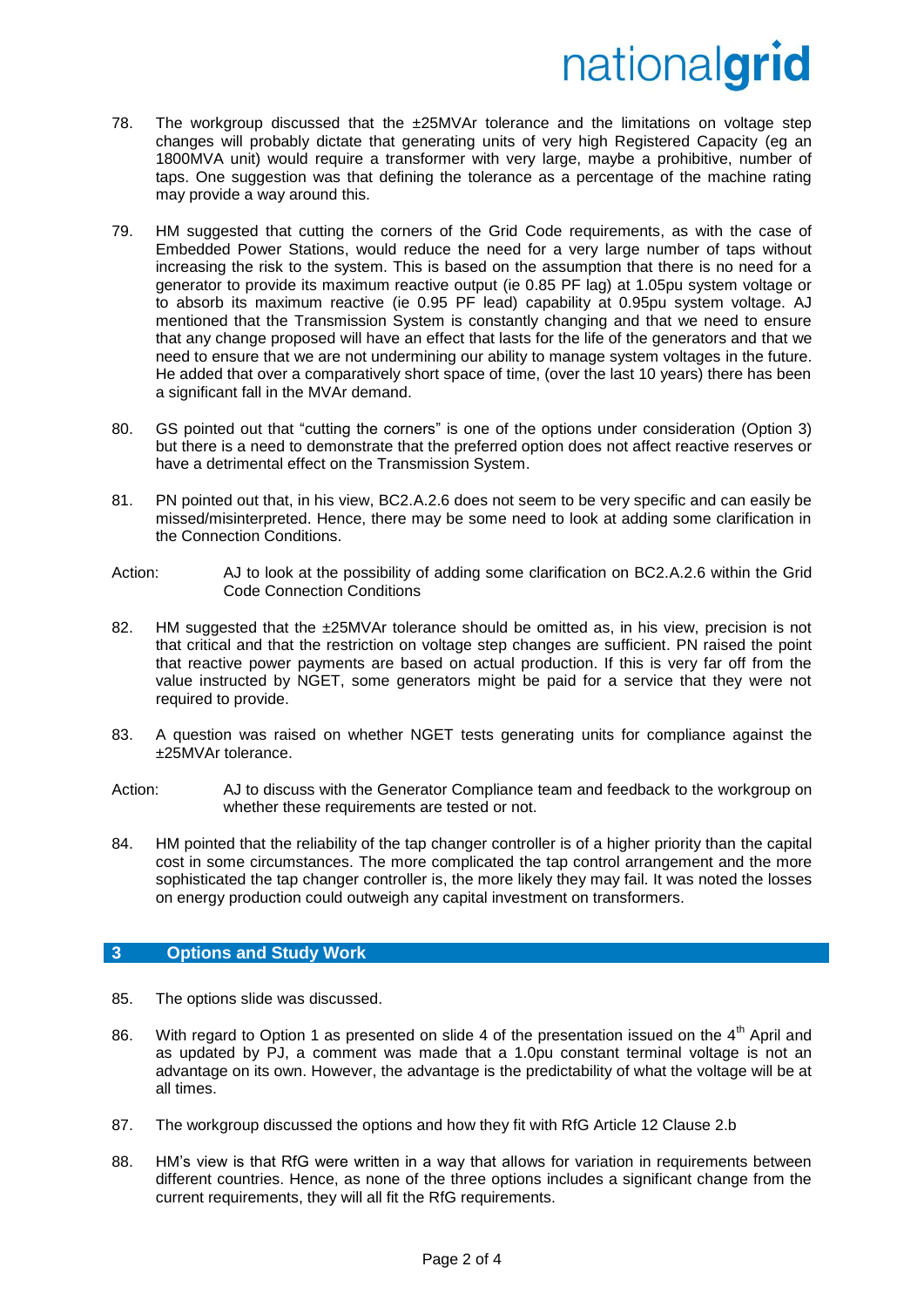# nationalgrid

- 89. JN mentioned that both Option 1 and Option 2 provide the same reactive capability over the same range. Option 2 utilises the capability of existing equipment to meet these requirements. Whereas Option 1 requires an over-specified tap control arrangement as it limits the terminal voltage to 1.0p.u.
- 90. Assessment of the consequences of any of the three options on existing derogations requires some understanding of the background of these derogations.
- Action: AJ to provide background information on existing derogations whilst respecting the issues of confidentiality.
- 91. The idea of excluding Option 3, on grounds that it reduces the reactive capability available for the System Operator was debated but it was agreed that all options need to be assessed.
- 92. AJ presented the slides circulated in advance of the meeting. The first the study was presented which is a full GB system study with a double circuit fault on the Canterbury North – Kemsley, Canterbury North - Cleve Hill double circuit during high demand conditions.
- 93. The initial results presented suggests that the studied Generating Units provide higher reactive output for Option 1 compared to Options 2, 3a and 3b; the difference in reactive power output between Option 1, 2 and 3b is marginal; the voltage profile for options 2 and 3b are slightly better than Option 1; and the voltage profile for Option 3a is less than Option 1. It was noted that Option 3b assumes a significantly high voltage increase/tap (2.5%). It was also noted that Option 3a assumes 6 taps which is a lot less than the number that a generator transformer would normally have.
- 94. The workgroup discussed the fact that despite the reactive support provided from the generating unit is higher in Option 1 than in Option 2, the voltage profile seems better with Option 2. One reason might be the reactive support from another part of the system. Another reason might be that the results show the refractive output of the Generating Unit and does not actually show the reactive power delivered to the system. Looking at this graph might provide some explanation.
- 95. AJ mentioned that an initial study had also been run with all generator tap ranges on the GB system having been halved. It was noted that the study still converged and did not make a significant difference to the results. It was noted that the study performed was a basic load flow where system voltages had not been stressed and hence was unlikely to highlight any issues.
- 96. AJ noted that as the first set of multi machine studies had proved inconclusive. It was noted some basic theoretical analysis for a transformer with variable taps had also been investigated which was presented. BA explained that the reasoning behind this analysis was to try to establish better understanding of system behaviour. It will also serve to explain any conclusions in simple terms. The workgroup commented on the presentation and the analysis.
- 97. It was noted that the theoretical analysis seemed to suggest that a benefit (increase MVArs to the System) could be obtained from utilising a restricted tap range and increasing the Generator terminal voltage. This would have to be verified in a system study. It was also noted that if the voltage was low, would there be a reduced benefit – ie fewer MVArs to the System. It was noted that this issue would require further investigation.

### **4 Workgroup discussion and Next Steps**

98. The workgroup discussed that the study case set up seems to suggest that reactive power will need to be transferred over a long distance to support voltage at a remote busbar. HM commented that transmission of large quantities of reactive power is generally not desirable. BA commented that this might be the only option in some cases if a fault left a demand group fed through a long radial connection.